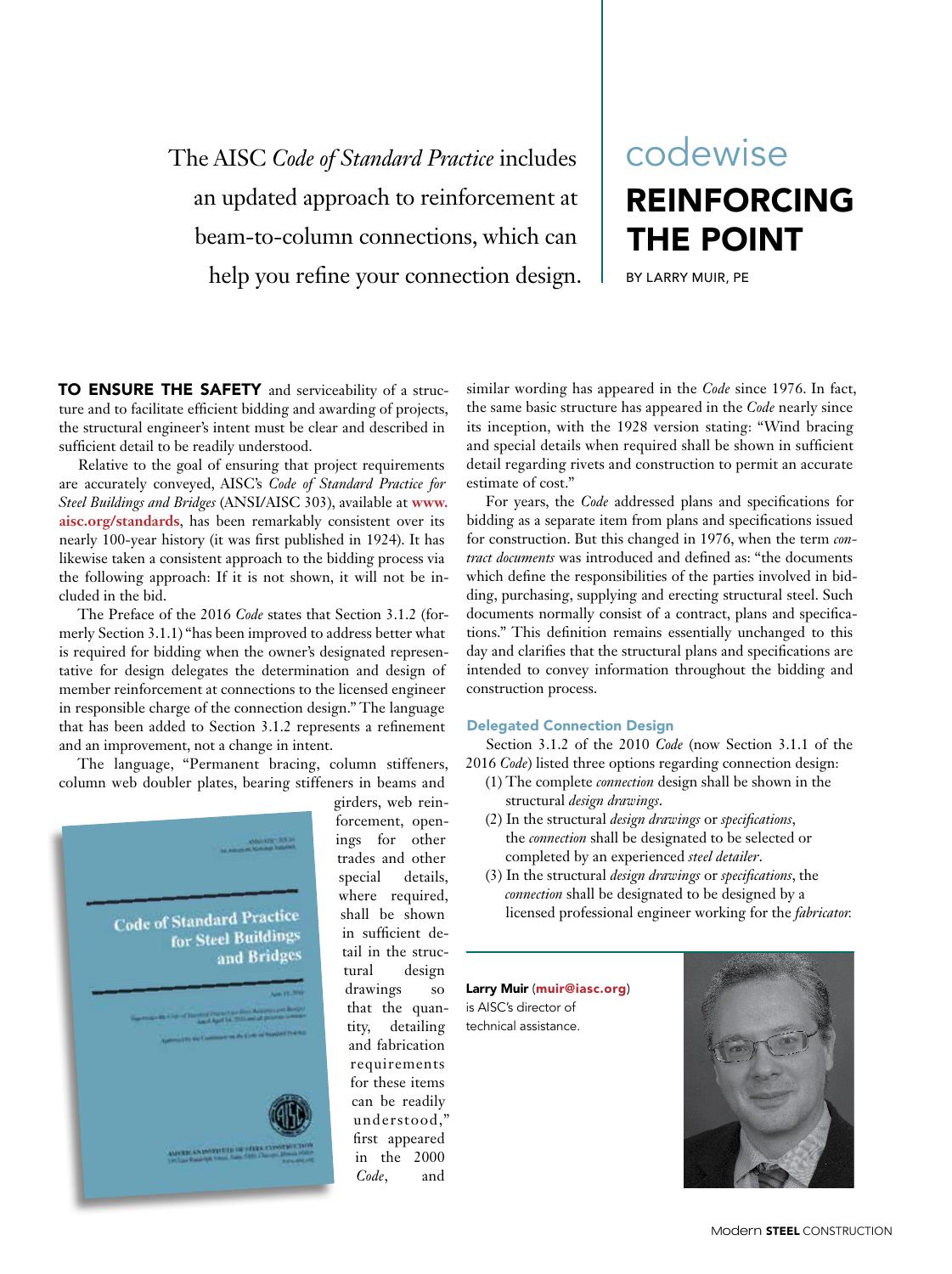## codewise

The 2010 *Code* was the first version that explicitly addressed the delegation of connection design work. But of course, as with anyone who has been involved with structural steel construction knows, delegated connection design was commonplace long before 2010. Therefore, "Option 3" was added to in 2010 to reflect the best practices that had developed within the industry with regards to delegated connection design work. In the 2016 *Code*, Section 3.1.1 requires the engineer to designate one of three options related to connection design, and Section 3.1.2 provides two subsidiary options for Options 3: 3A and 3B. Either Option 3A or 3B should be designated in the contract document to clearly convey the engineer's intent.

If the intent is unclear, the fabricator should seek clarification. Fabricators may also want to indicate in the approval documents any connection details assumed to be mandated by the engineer.

The language added to Section 3.1.2 in 2016 can be viewed in a similar light: It represents a codification of best practices that exist within the industry. It does not represent a change to the overall intent of the *Code* and is not intended to cause a significant change to standard practice. The language essentially is a codification of "If it is not shown, it will not be included in the bid."

#### Equitable Adjustment

The actual quantity and/or details of reinforcement can differ from the bidding quantity and/or details. The difference can lead to either an increase or a decrease in the actual price and construction time versus the bid price and construction time. The contract price and schedule should be adjusted equitably in accordance with Sections 9.4 and 9.5 of the 2016 *Code*.

When reinforcing is shown to provide conceptual configurations and quantities for bidding, it may be possible that when the connections are designed, the reinforcement will not be necessary. In this case, the fabricator can request a change to omit the reinforcement in accordance with Section 4.2.3, which states: "When the fabricator submits a request to change connection details that are described in the contract documents, the fabricator shall notify the owner's designated representatives for design and construction in writing in advance of the submission of the approval documents." This change in the contract will also be subject to an equitable adjustment per Sections 9.4 and 9.5, which could include a reduction in the contract price.

## Rubber Meeting the Road

So what does this all mean in practice? How should bids be prepared and evaluated? Let's look at some examples where connection design work has been delegated:

### **Case 1**

| The Contract | The contract documents provide no indica-     |
|--------------|-----------------------------------------------|
| Documents:   | tion that reinforcement is required.          |
| The Bid:     | No reinforcement will be included in the bid. |

The Outcome: **Option 3A:** The absence of reinforcement in the contract documents indicates that the members have been sized such that reinforcement is not required. There will be no need to adjust the contract price or schedule.

> **Option 3B:** If reinforcement is required to support the design loads provided by the engineer, then the contract price and schedule will be adjusted per Sections 9.4 and 9.5.

## **Case 2**

| The Contract<br>Documents: | The contract documents provide conceptual<br>configurations with explicit information<br>related to reinforcement dimensions and<br>welding.                                                                                                                                                                                                                                                                                                                                                                                                                                                                         |
|----------------------------|----------------------------------------------------------------------------------------------------------------------------------------------------------------------------------------------------------------------------------------------------------------------------------------------------------------------------------------------------------------------------------------------------------------------------------------------------------------------------------------------------------------------------------------------------------------------------------------------------------------------|
| The Bid:                   | The information provided in the contract<br>documents will be included in the bids.                                                                                                                                                                                                                                                                                                                                                                                                                                                                                                                                  |
| The Outcome:               | <b>Option 3A:</b> The reinforcement shown in<br>the contract documents will be provided.<br>There will be no need to adjust the contract<br>price or schedule.<br><b>Option 3B:</b> The design of the reinforcing<br>has been delegated. If the final quantity and/<br>or configuration of details of the reinforcing<br>vary from those shown in the bidding docu-<br>ments, then the contract price and schedule<br>will be adjusted per Sections 9.4 and 9.5.                                                                                                                                                     |
|                            | Case 3                                                                                                                                                                                                                                                                                                                                                                                                                                                                                                                                                                                                               |
| The Contract<br>Documents: | The contract documents provide only con-<br>ceptual configurations of reinforcement,<br>marked "AS REQUIRED" without any quan-<br>tifying information.                                                                                                                                                                                                                                                                                                                                                                                                                                                               |
| The Bid:                   | No reinforcement will be included in the bid.<br>The intent of the Code, as described in the<br>Commentary, is to ensure that "all bidders use<br>the same assumptions in preparing their bids."<br>This is not possible unless the contract docu-<br>ments provide a quantity that can be readily un-<br>derstood by the bidders. In the absence of such<br>bidding quantities, member reinforcement at<br>connections will not be included in the bid. This<br>is consistent with Section 3.1.2, which states: "If<br>no quantities or conceptual configurations are<br>shown, member reinforcement at connections |

The Outcome: The term "AS REQUIRED" indicates that Option 3B has been used. If reinforcement is required to support the design loads provided by the engineer, then the contract price and schedule will be adjusted per Sections 9.4 and 9.5.

will not be included in the bid."